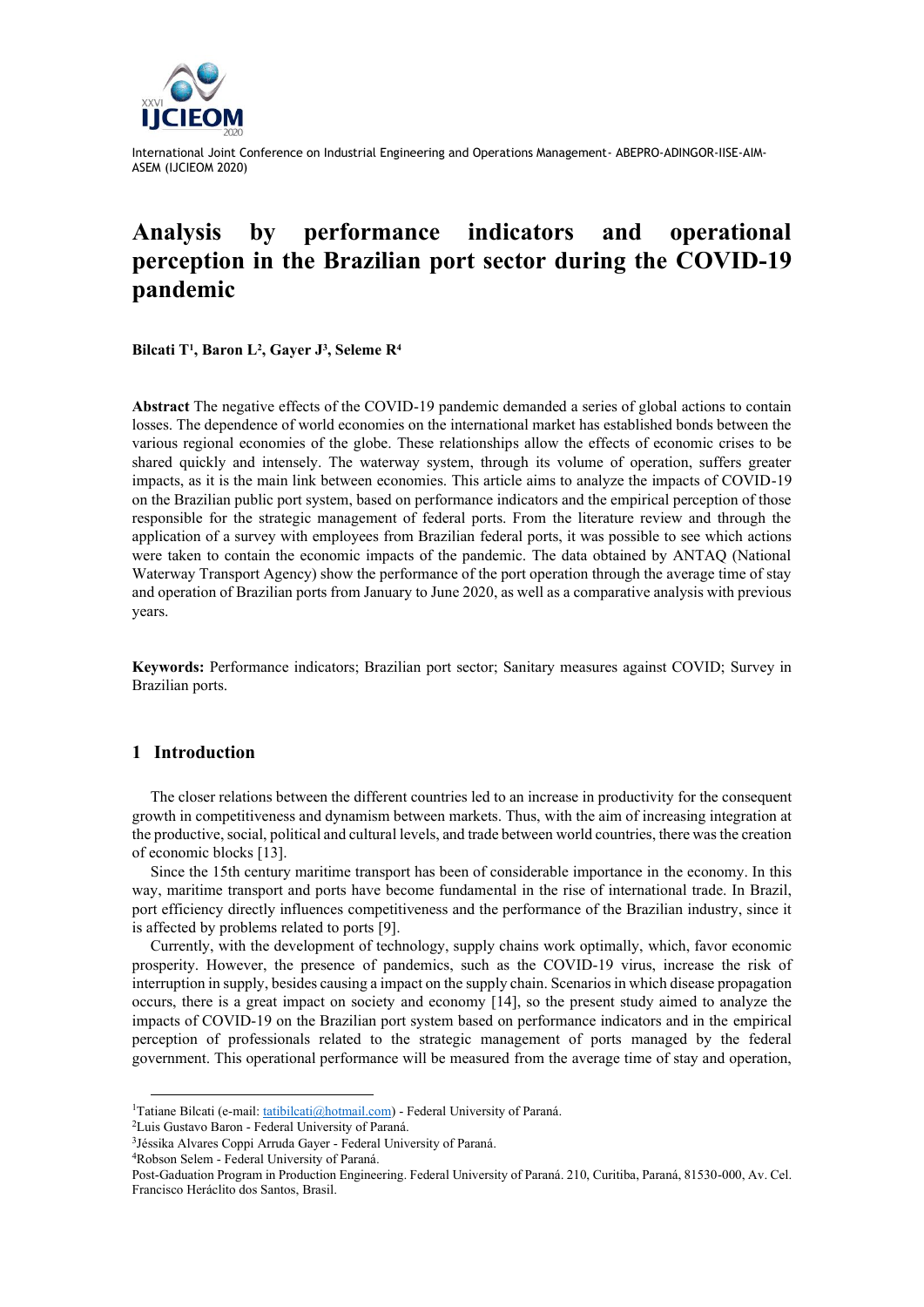

evolution of tons handled and the number of dockings in the period. The study tried to answer the following questions:

- Have the impacts of the instability of global trade reflected in cargo handling, on the Brazilian waterway modal?
- Did the effects of the health crisis and the respective containment measures impact on operational performance?

The study followed a qualitative approach based on secondary data from the National Waterway Transport Agency (ANTAQ), through an analysis of the performance of: average time of stay, average time of operation, handled tons and number of dockings, in the period of January to June of the years 2015 to 2020. In order to expand the analysis, in view of the consolidation of the agency's data, a questionnaire was sent via web to the strategic sector of the 7 Brazilian public ports managed by federal government, through the Dock Companies The article is subdivided into the following sections: literature review related to the importance of ports in the logistics chain and the Key Performance Indicator (KPIs) of the port sector is presented. Following with the methodology that indicates how the research was done, afterwards the results are presented and discussed. Finally, there are the authors' final considerations on the subject.

# **2 Theorical framework**

This section presents a review of the literature on the importance of ports in the logistics chain, describes the performance of the port sector and its measurement through indicators, and presents the main measures to contain the infection wave adopted during COVID-19 in the sector.

# *2.1 Importance of ports in the supply chain*

The port infrastructure serves as a point of convergence for global logistics, making the performance of its operation an important factor in the behavior of the supply chain. It is possible to see the impact of the performance of ports when observing the economic consequences when port activity is interrupted [6].

Ports started a strategic role in the supply chain, not only performing cargo handling and storage functions [12]. Almost 85% of the volume of Brazilian international trade is directly related to ports logistics activities, making its importance in the logistics chain remarkable [16].

Ports are key points for countries that aim to increase their competitiveness in the global economic scenario. Nevertheless, port activities contribute to regional economic development, through investments in infrastructure and social development [8]. Ports are notorious in the international economy when they demonstrate to be the main link in logistics between markets and global economies [7].

# *2.2 Key Performance Indicator (KPIs) for the port sector*

In the last decades there has been an increase in the use of performance indicators in the port sector, which are pointed out in annual reports [15]. It is essential that every organization measures its results, for any change in process to be possible to assess the resulting impact [16].

States that the use of KPIs (Key Performance Indicator) allows to identify the weaknesses and critical points existing in the process and, thus, assist in the decision process of the best strategies to be implemented [10]. The use of indicators is at the core of performance measurement, serving as a basis for the assessment of a context or situation [7].

As found by Arruda, et al. [3], performance indicators for the port sector can be, but are not limited to:

- Number of dockings: number of dockings, where cargo is handled;
- Operating Time: difference between the time of completion and start of the ship's operation.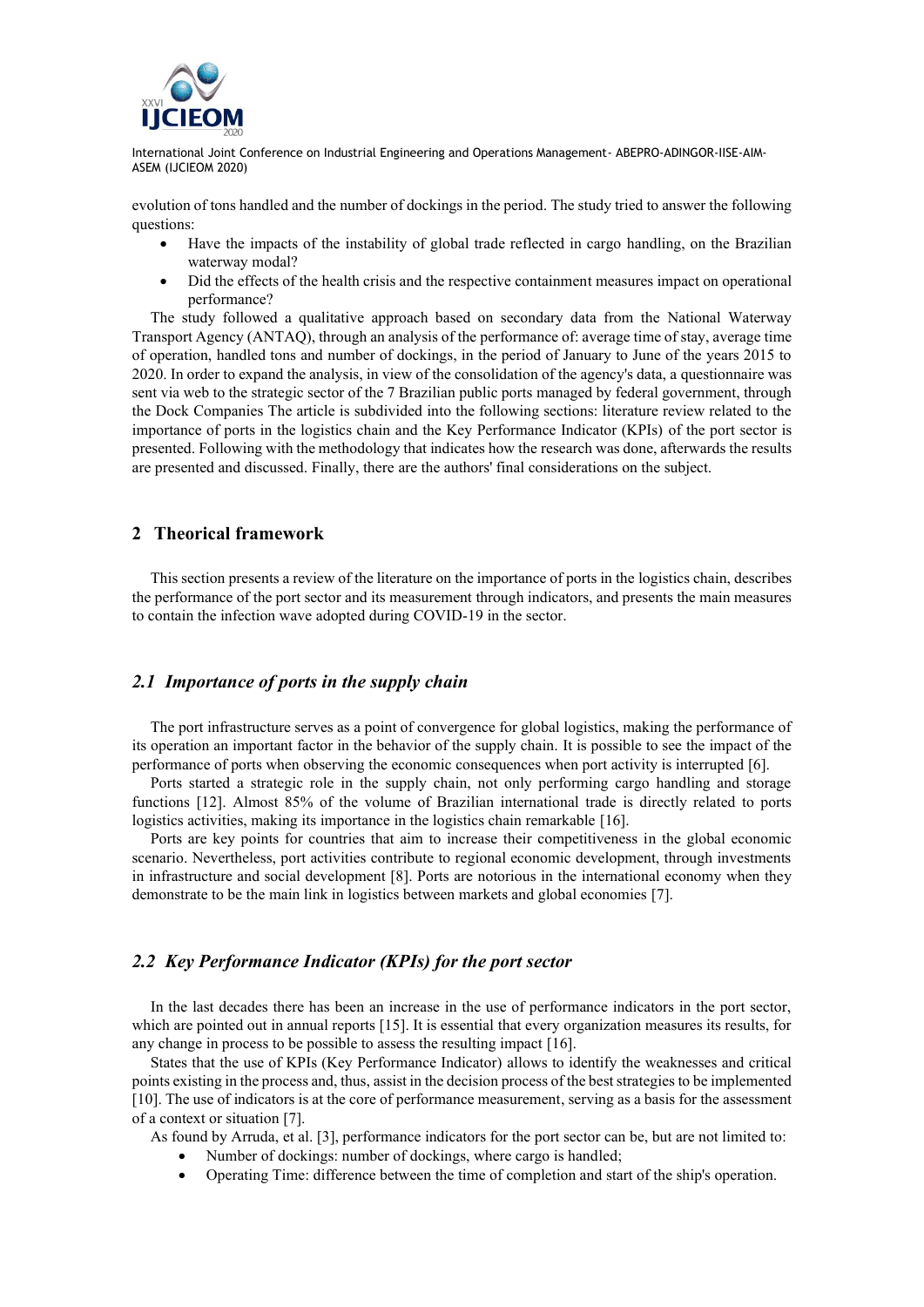

- Time of Stay: sum of the time from docking to undocking of the ship;
- Tons Handled: amount of cargo handled for a given period.

# *2.3 Commercial impact of COVID-19*

The five nations most affected by the COVID-19 pandemic until March 2020, China, Korea, Italy, Japan, United States and Germany, are responsible for around 55% of the market supply and demand, 60% of world manufacturing and 50% of manufactured exports. Still, due to their relevance in international trade, the impacts of these economies have repercussions on a global scale [5].

The economic impacts of the pandemic can be felt directly, due to the disruption of the logistics chain that comes from these countries. By side effects, where economies not affected by the pandemic face difficulties in supply and high prices in the international market. And, by a decrease in demand, caused by recessions and postponement of purchases and investments [5].

To contain the problems related to COVID-19, the UNCTAD - United Nations Conference on Trade and Development [17], developed as a suggestion an action plan to mitigate these problems. In Table 1, the actions and their central idea are presented.

For UNCTAD [17], actions to maintain international trade help to combat the pandemic, through the sale and supply of medical equipment, in addition to preventing the countries' economic collapse.

| <b>Suggested Action</b>                                                                          | Central Idea                                                                                                                                                                                                                |
|--------------------------------------------------------------------------------------------------|-----------------------------------------------------------------------------------------------------------------------------------------------------------------------------------------------------------------------------|
| <b>Ensuring Uninterrupted Transport</b>                                                          | Care for sailors and boarded personnel, providing medical<br>assistance and care. Repatriation from any port.                                                                                                               |
| Keeping Ports Operating                                                                          | The interruption or decrease in port activities may cause operation<br>overload and increase the number of physical contacts. Regulatory<br>hygiene measures must be followed, maintaining the efficiency of<br>operations. |
| Protect international trade in critical goods and<br>"speed up" clearance and trade facilitation | Adoption of measures to expedite the clearance of essential medical<br>equipment.                                                                                                                                           |
| Facilitating cross-border transport                                                              | Facilitate the movement of workers in the logistics chain across<br>borders. Possibility of lifting the transport ban on weekends.                                                                                          |
| Ensure the right of transit                                                                      | Ensure that access to ports is not blocked, so the flow of goods is<br>not reduced.                                                                                                                                         |
| Protect transparency and updated information                                                     | Clearly communicate business information to stakeholders online.                                                                                                                                                            |
| Decrease paper usage                                                                             | Decrease physical contact, through electronic information and<br>paperless transactions.                                                                                                                                    |
| Address legal implications for commercial parties                                                | The impacts of the pandemic can lead to delays and generate fines<br>for these problems. It is suggested to rethink incidents and the<br>values attributed to business partners.                                            |
| Protect shippers and transportation service providers<br>alike                                   | Include measures of economic emergency and social protection in<br>the international chain and among its priority beneficiaries.                                                                                            |
| Prioritize technical assistance                                                                  | Adopt priority measures in immediate technical support and<br>development partners.                                                                                                                                         |

**TABLE 1** Containment action plan from UNCTAD [1]

The impact of the pandemic on global economies tends to be strengthened, as the speed of recession is greater than the speed of recovery [5]. For UNCTAD [17], there is a need for global collaboration so that the negative economic effects are minimized, especially for the most vulnerable economies.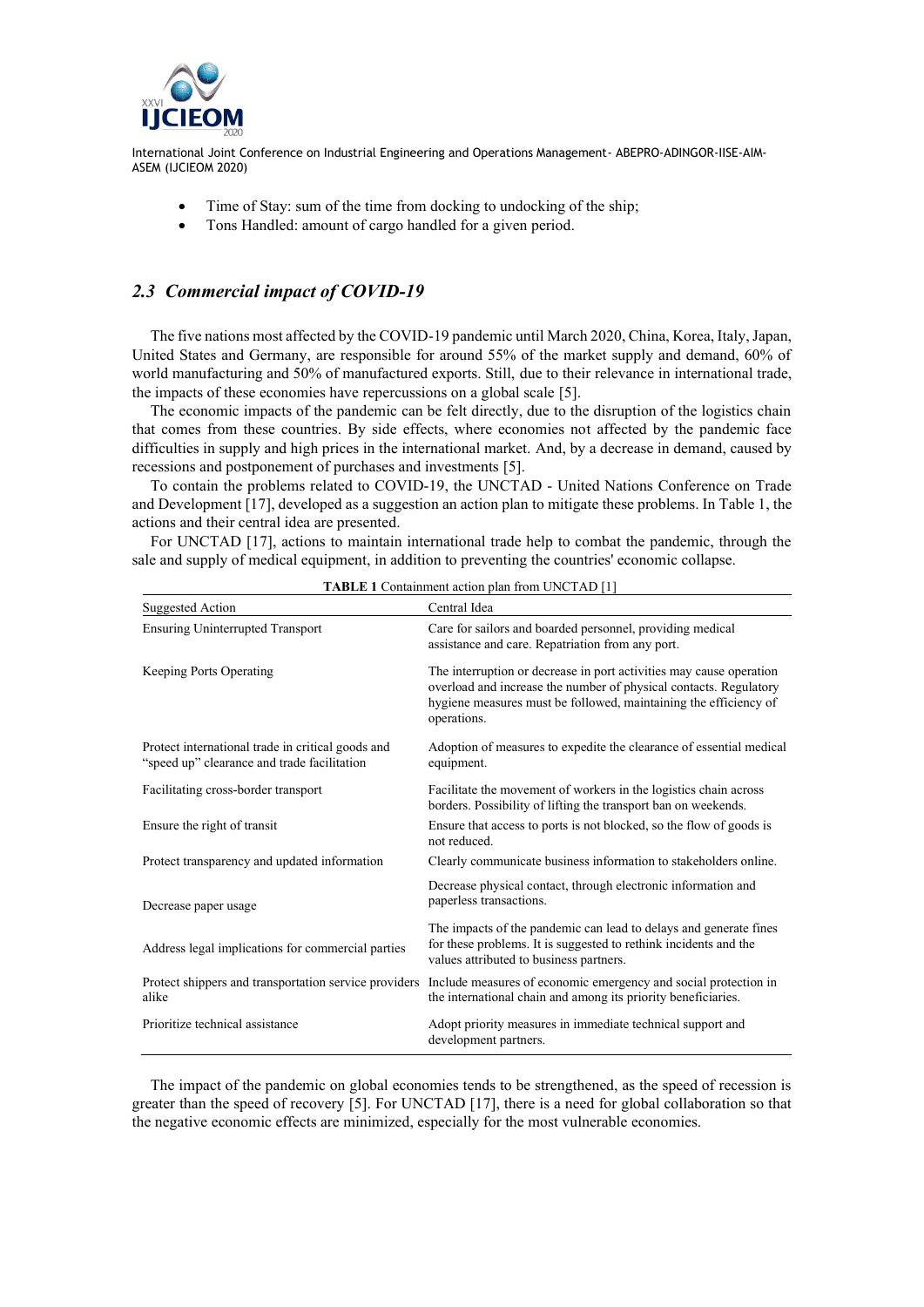

### **3 Data Collection and Analysis Method**

This research can be classified as basic and experimental. In addition, it can also be documentary and field, as there is investigation in documents, as well as the application of a questionnaire [2]. Finally, it is classified as a survey, as it aims to know about certain information or data, for this the questionnaire is applied [4].

Four indicators of comparison of the port system are identified in the perspective of operation: tons handled, number of dockings, average length of stay and average operating time. The indicators were defined based on the research questions described in section 1 (Introduction). To carry out the proposed analysis, this study considered the period from January to June of the years 2015, 2016, 2017, 2018, 2019 and 2020, based on data from the National Waterway Transport Agency (ANTAQ). To this end, the data were tabulated and analyzed in the second half of August 2020.

There was a need to expand the analysis, in view of the consolidation of the agency's data, so a survey was sent via web containing seven questions, six closed and one open. The questionnaire was based on the Delphi method, because the data must be analyzed systematically and must be validated through basic statistics. If the standard deviation calculations are not satisfactory, the researchers must repeat the process [11].

The questions were structured based on the actions proposed in the UNCTAD health containment plan, addressing the impacts on port operations, based on the pillars of labor, systematization, and interference from other modes of transport. The sampling was intentional, and professionals from the strategic management area of the ports were invited to answer the questionnaire. The initial questions aimed to identify the respondents and after the treatment of descriptive statistics, revealed the profiles of the professionals surveyed. Likert scales (1 - No impact to 5 - High Impact) were used to measure the intensity of the presence of the factors listed in port operations.

The questionnaire was applied in the first half of September 2020 and sent via Google Forms to the respective employees. Of the seven units to which the questionnaire was sent, only one did not completely answer the questions and was therefore disregarded.

It was found 244 articles. The search process took place between October and November 2019. The search was performed in both languages: Portuguese and English. There was no definition of publication area.

### **4 Results and Discussions**

This section covers the results of the research. In the first part, the indicators covering the Brazilian port system (federal and private ports) are analyzed, comparing the performance from January to June in the year 2020, regarding the same period in the previous years (2015 –2019). For the first six months of 2020, there is a mark in March (the month of the beginning of efforts to contain the health crisis). In the second part, the analysis of the survey applied to professionals related to the area of strategic management of ports administered by the federal government is presented.

### *4.1 Analysis by indicators*

To consolidate the analysis by indicators, ANTAQ's database was used, as follows.

#### **4.1.1 Evolution of Tons Handled**

The Brazilian port sector had a movement growth around of 4.42% in 2020, when compared to the year 2019. To follow this evolution, Diagram 1 shows the amount handled in Brazilian ports from 2015 to 2020.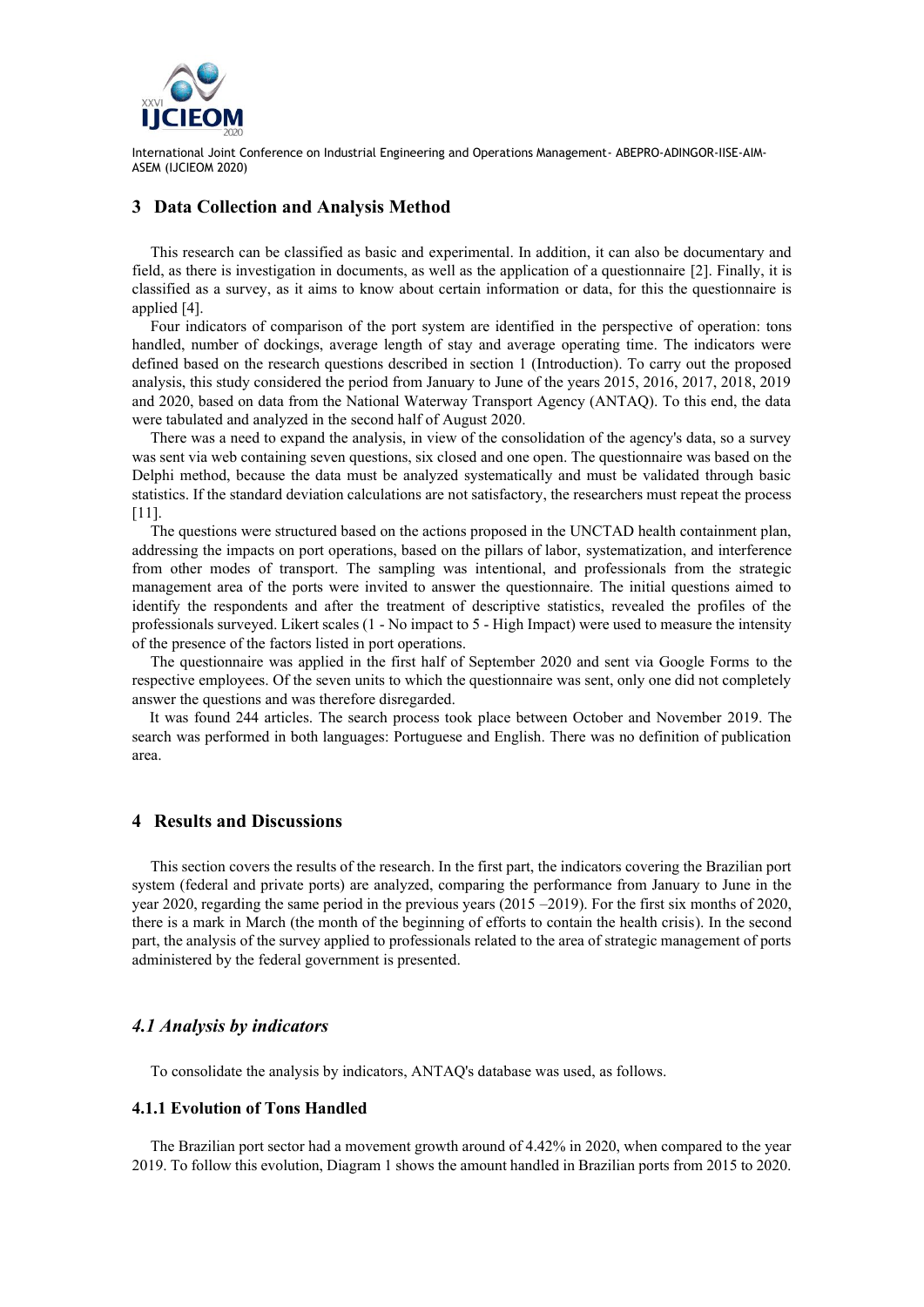



**Diagram 1** Amount of tons handled.

The Diagram 2 shows the national port handling by type of cargo. When comparing the performance in 2020 with the average of previous years (2015-2019), there is an increase in handling in all types of cargo, being 1% in solid bulk, 19.4% in liquid bulk, 7, 49% in containerized cargo and 0.03% in loose cargo.



**Diagram 2** Handling by nature of cargo

### **4.1.2 Number of dockings**

Regarding the number of dockings, a reduction of 0.91% is observed in 2020 compared to the year 2019. Diagram 3 present the results.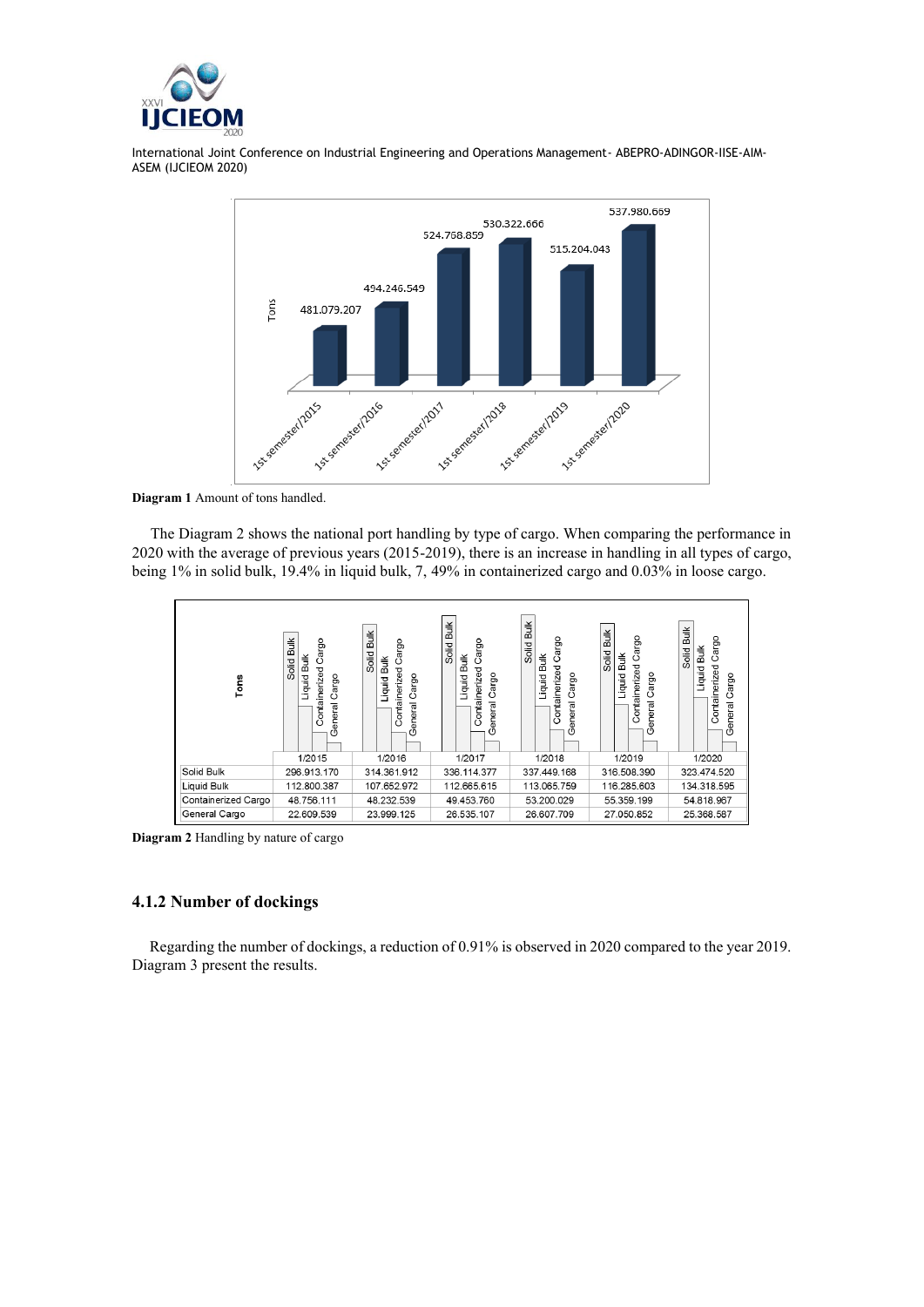



**Diagram 3** Number of dockings

# **4.1.3 Average time of stay**

The port sector presented in 2020 the best performance in average time of stay in the last five years, showing a reduction in the order of 11% when compared to the same period in 2019, which can be seen in Diagram 4.



**Diagram 4** Average time of stay

In a similar way, the data on average time of stay in the first six months of the year 2020 were computed, noting that the longest time occurred in the month of March, according to Diagram 5.



**Diagram 5** Average monthly stay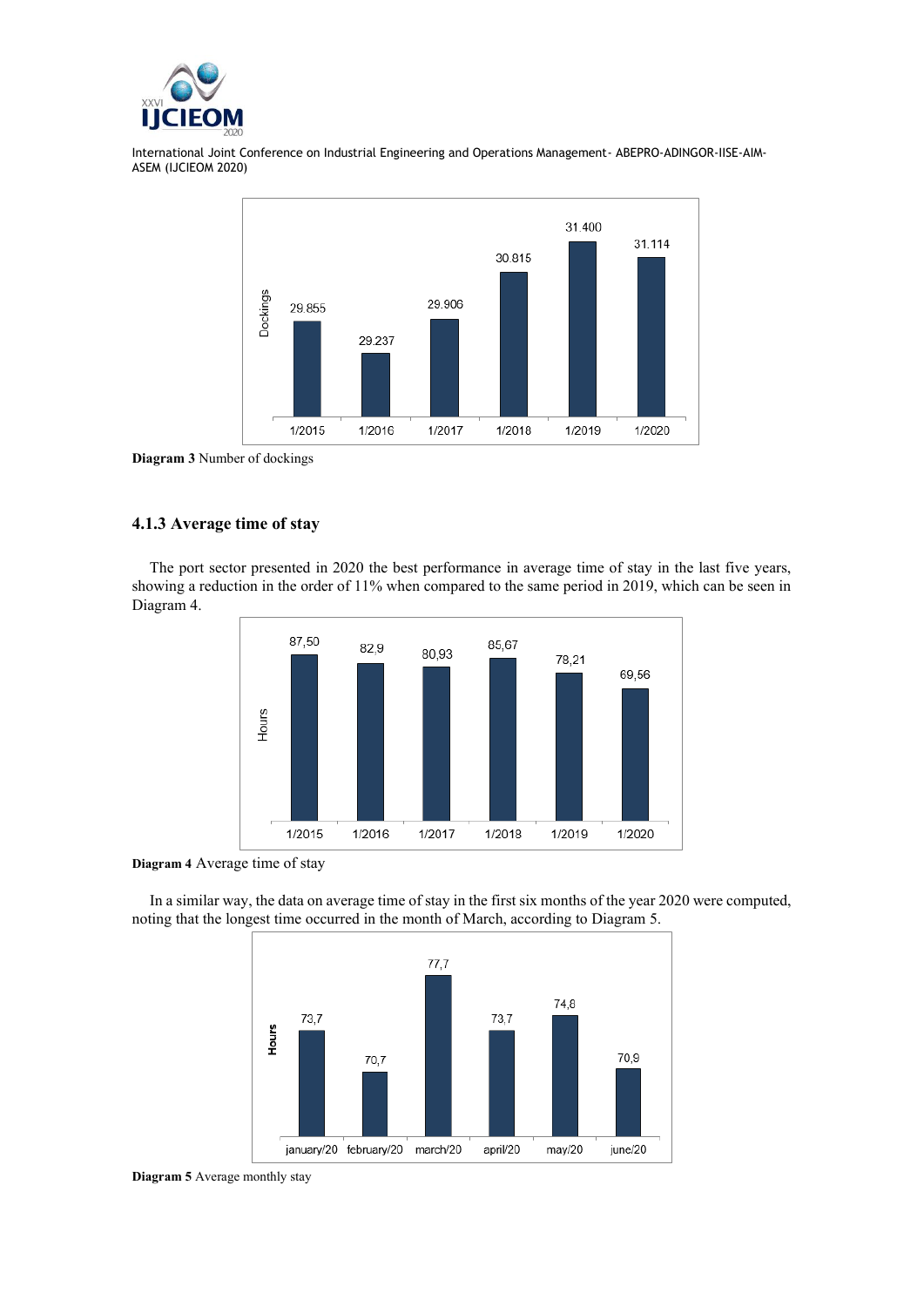

### **4.1.4 Average operating time**

When analyzing the effective operating time, it is possible to see in Diagram 6 that the best performance is 2020, with a reduction of 14.42% when compared to the year 2019.



**Diagram 6** Average operation time

Regarding the year 2020, it is observed that the worst performance was in the month of March, followed by the month of April, according to Diagram 7.



**Diagram 7** Average monthly operation time

Based on the data collected, it was found that the national waterway transport performed well. Should the perceived recovery consolidate in the coming months, Brazil, as one of the main exporters of food in the world, showed that it has the necessary conditions for planning and port infrastructure to maintain or even expand its current position [1].

Regarding the port operation, through the indicators of average time of stay and average time of operation, it is possible to see a decrease in performance in March for both indicators, the month in which Brazil began efforts to contain the pandemic, on a possible forced reduction in the capacity of export shipments [1]. However, there is an improvement in performance in the following months, with the year 2020 having better average operating times (stay and operation) compared to previous years (2015 to 2019).

# *4.2 Analysis of factors influencing port operations*

The questionnaire was designed to provide an understanding of the factors that impacted port operation in the seven ports managed by the federal government, through the Dock Companies, based on the strategies described in the UNCTAD action plan to strengthen international trade and facilitate transportation in the days of COVID –19. However, only 6 responses of port authorities were obtained.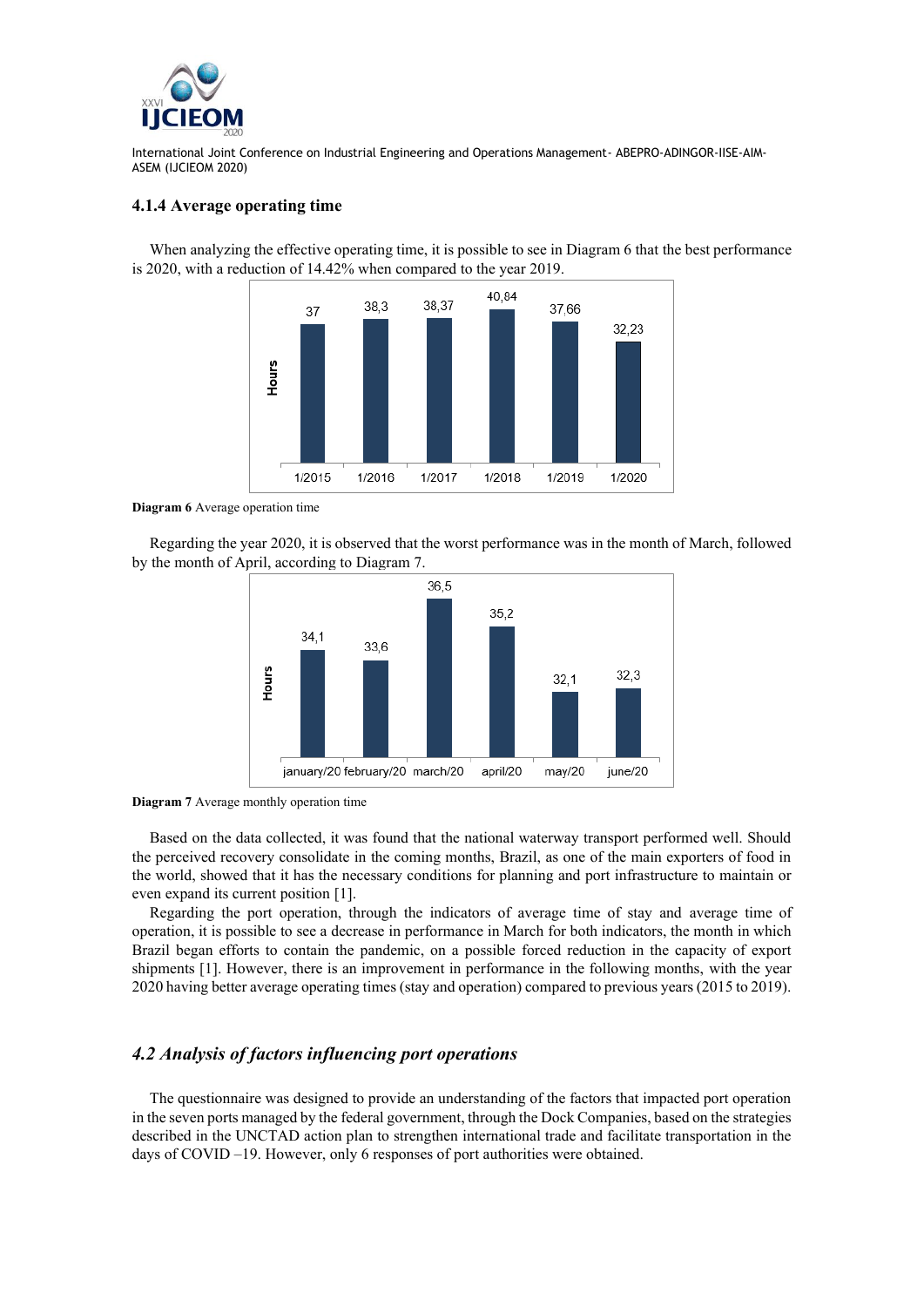

### **4.2.1 Professional profile**

Regarding the level of education of the respondents, 100% have completed their degree, and 66.7% have worked in the company for more than three years.

### **4.2.2 Intensity of the impact of the factors mentioned**

For the item change in the scale of work, two DOCAS, or 33.3% of respondents, marked as a very important item (scale 5), as well as the same percentage of respondents is for scale 3, identified as an average value.

As for the use of an electronic system (this item refers to the adaptations made by the Port Authority to avoid paper transactions), three DOCAS, 50% of respondents, indicated with medium importance (scale 3), and two indicated as very important (scale 5).

Adjustments in the provision of commercial information in the port unit's media (this item is related to greater interaction in the delivery of information online to minimize the search for information physically) was rated on scale 4 by 66.7% of respondents.

In the item worker unavailability, one DOCA did not evaluate, and the other DOCAS chose one different scale each, so the item was tied with one evaluation on each scale.

For systematization of the load release by the intervening agencies, 33.3% of respondents indicated scale 1, followed by 33.3% of respondents scale 2 and the other 33.3% indicated scale 3.

Regarding the delay in receiving cargo by road, 50% of respondents indicated scale 2 in the degree of importance.

In the open question: Did the Port Authority adopt other unresolved strategies in this questionnaire? If so, which ones, the answers were:

"Yes. The company, through the Management of Strategic Management/Supervision of Risks and Controls, prepared a study of Risk Mapping having as optimistic, conservative and pessimistic scenarios, with a view to planning for possible events arising from Pandemic. Based on this study, mitigation measures were outlined for the events listed in it, such as: Rigid sanitary measures; restriction of movement of crew members of ships docked in the port; monitoring employees with symptoms based on clinical analysis and specific tests such as PCR; keep away employees within the "Risk Group" and others."

"Implementation, at the headquarters of the hybrid home office regime and special care for the risk group personnel in all areas."

"1) ACTIONS FOR SAFE RETURN TO WORK 1- Acquisition of the Serological Test. 2- Definition of groups to be tested by managers. 3- Management of COVID-19 Positive cases. 4 - Acquisition of 5th Generation Ammonia Quaternary. 5 - Acquisition of PPE's. 6 - Acquisition of Signaling Material for Social Distancing. 7 - Implementation of 5S in the Office. 8- Implementation of good practice, with the return of employment. 9 - Psychological Support. 10 - Handbook with procedures - Develop an educational handbook, with procedures for suspicious and positive cases and with tips on how to behave in the workplace. 11 - Communication Plan Combating COVID-19. 12 - Acquisition of Professional Teams License".

From the answers, it was possible to verify the relevance of the use of electronic systems as a sanitary measure adopted by the ports, with an average score of 3.8, followed by the adequacy factor in the provision of commercial information with an average value of 3.3

# **5 Final Considerations**

The performance of the waterway modal is the most important indicator for assessing the Brazilian economic scenario and of its competitors, since it is the most used modal in international trade [1].